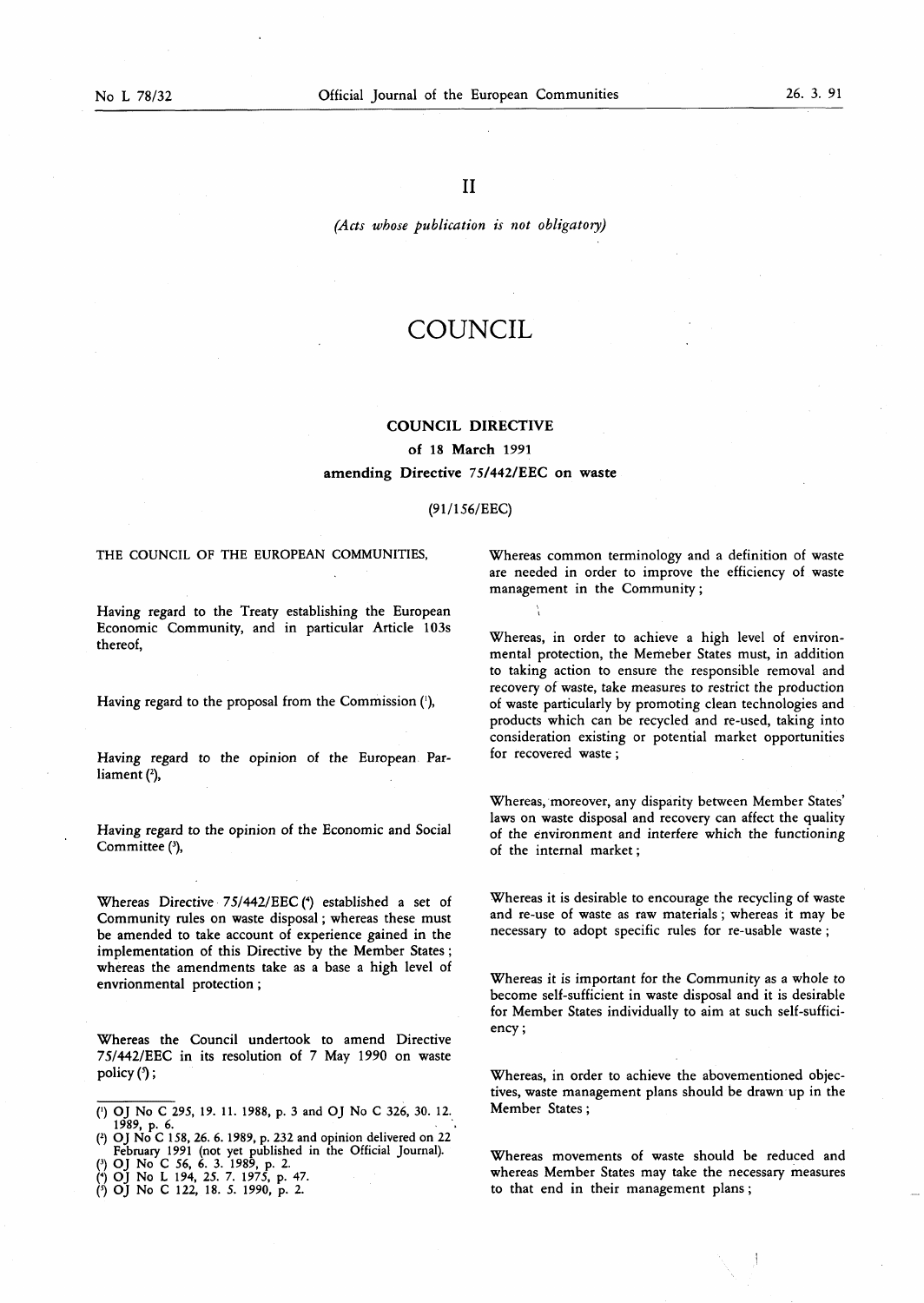Whereas, to ensure a high level of protection and effective control, it is necessary to provide for authorization and inspection of undertakings which carry out waste disposal and recovery ;

Whereas, subject to certain conditions, and provided that they comply with environmental protection requirements, some establishments which process their waste themselves or carry out waste recovery may be exempted from permit requirements ; whereas such establishments should be subject to registration ;

Whereas, in order that waste can be monitored from its production to its final disposal, other undertakings involved with waste, such as waste collectors, carriers and brokers should also be subject to authorization or registration and appropriate inspection ;

Whereas a committee should be set up to assist the Commission in implementing this Directive and adapting it to scientific and technical progress,

HAS ADOPTED THIS DIRECTIVE :

# Article <sup>1</sup>

Directive 75/442/EEC is hereby amended as follows :

1. Articles 1 to 12 are replaced by the following:

Article <sup>1</sup>

For the purposes of this Directive :

(a) "waste" shall mean any substance or object in the categories set out in Annex I which the holder discards or intends or is required to discard.

The Commission, acting in accordance with the procedure laid down in Article 18, will draw up, not later than <sup>1</sup> April 1993, a list of wastes belonging to the categories listed in Annex I. This list will be periodically reviewed and, if necessary, revised by the same procedure ;

- (b) "producer" shall mean anyone whose activities produce waste ("original producer") and/or anyone who carries out pre-processing, mixing or other operations resulting in a change in the nature or composition of this waste ;
- (c) "holder" shall mean the producer of the waste or the natural or legal person who is in possession of it ;
- (d) "management" shall mean the collection, transport, recovery and disposal of waste, including the supervision of such operations and after-care of disposal sites ;
- (e) "disposal" shall mean any of the operations provided for in Annex II, A ;
- (f) "recovery" shall mean any of the operations provided for in Annex II, B ;
- (g) "collection" shall mean the gathering, sorting and/or mixing of waste for the purpose of transport.

Article 2

- 1. The following shall be excluded from the scope of this Directive :
- (a) gaseous effluents emitted into the atmosphere ;
- (b) where they are already covered by other legislation :
	- (i) radioactive waste ;
	- (ii) waste resulting from prospecting, extraction, treatment and storage of mineral resources and the working of quarries ;
	- (iii) animal carcases and the following agricultural waste : faecal matter and other natural, nondangerous substances used in farming ;
	- (iv) waste waters, with the exception of waste in liquid form ;
	- (v) decommissioned explosives.

2. Specific rules for particular instances or supplementing those of this Directive on the management of particular categories of waste may be laid down by means of individual Directives.

Article 3

1. Member States shall take appropriate measures to encourage :

- (a) firstly, the prevention or reduction of waste production and its harmfulness, in particular by :
	- the development of clean technologies more sparing in their use of natural resources,
	- the technical development and marketing of products designed so as to make no contribution or to make the smallest possible contribution, by the nature of their manufacture, use or final disposal, to increasing the amount or harmfulness of waste and pollution hazards,
	- the development of appropriate techniques for the final disposal of dangerous substances contained in waste destined for recovery ;
- (b) secondly :
	- (i) the recovery of waste by means of recycling, re-use or reclamation or any other process with a view to extracting secondary raw materials, or

(ii) the use of waste as a source of energy.

2. Except where Council Directive 83/189/EEC of 28 March 1983 laying down a procedure for the provision of information in the field of technical standards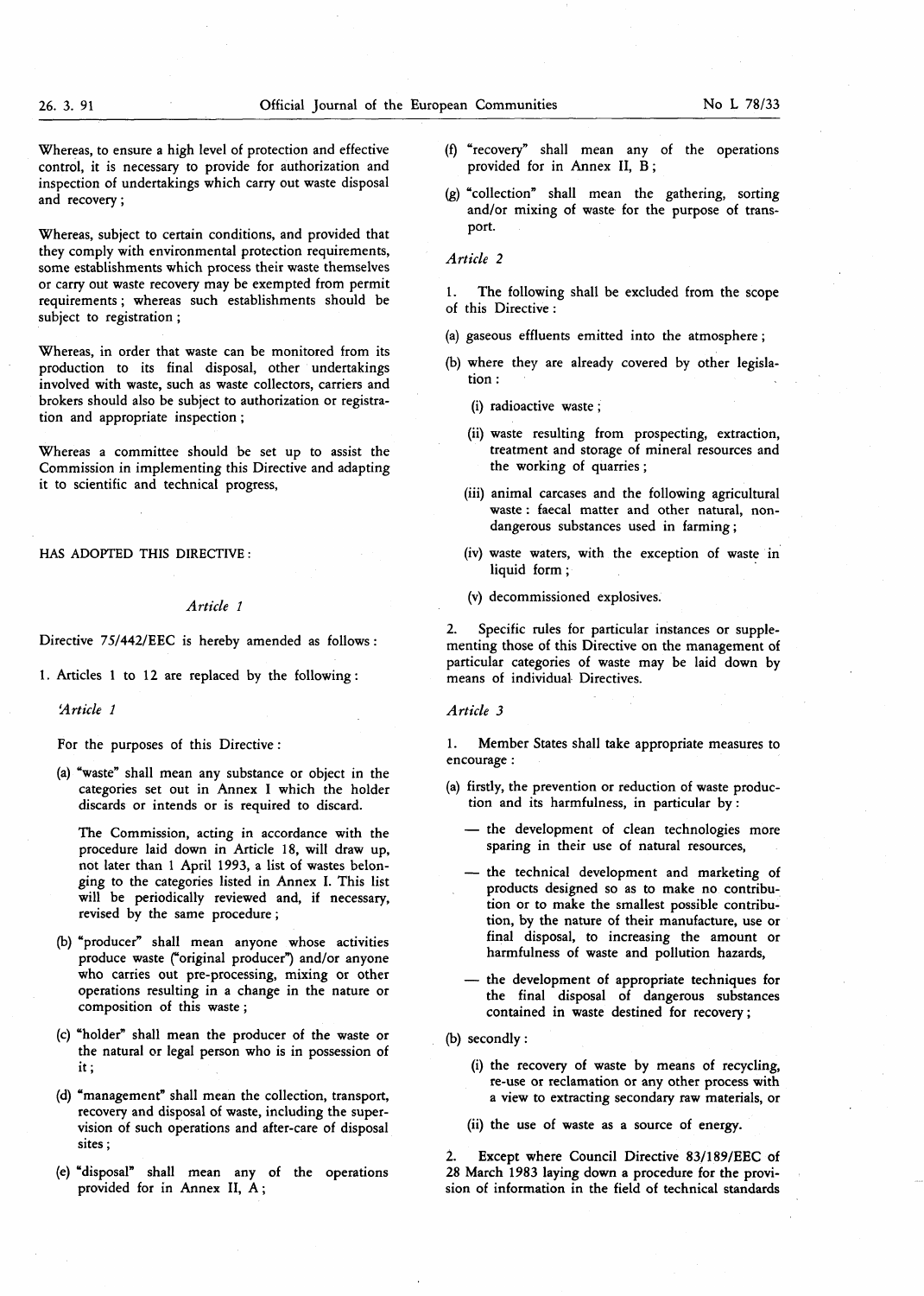and regulations (\*) applies, Member States shall inform the Commission of any measures they intend to take to achieve the aims set out in paragraph 1. The Commission shall inform the other Member States and the committee referred to in Article 18 of such measures.

0 OJ No <sup>L</sup> 109, 26. 4. 1983, p. 8.

#### Article 4

Member States shall take the necessary measures to ensure that waste is recovered or disposed of without endangering human health and without using processes or methods which could harm the environment, and in particular :

- without risk to water, air, soil and plants and animals,
- without causing a nuisance through noise or odours,
- without adversely affecting the countryside or places of special interest

Member States shall also take the necessary measures to prohibit the abandonment, dumping or uncontrolled disposal of waste.

#### Article 5

1. Member States shall take appropriate measures, in cooperation with other Member States where this is necessary or advisable, to establish an integrated and adequate network of disposal installations, taking account of the best available technology not involving excessive costs. The network must enable the Community as a whole to become self-sufficient in waste disposal and the Member States to move towards that aim individually, taking into account geographical circumstances or the need for specialized installations for certain types of waste.

2. The network must also enable waste to be disposed of in one of the nearest appropriate installations, by means of the most appropriate methods and technologies in order to ensure a high level of protection for the environment and public health.

# Article 6

Member States shall establish or designate the competent authority or authorities to be responsible for the implementation of this Directive.

Article 7

1. In order to attain the objectives referred to in Article 3, 4 and 5, the competent authority or authorities referred to in Article 6 shall be required to draw

up as soon as possible one or more waste management plans. Such plans shall relate in particular to :

- the type, quantity and origin of waste to be recovered or disposed of,
- general technical requirements,
- any special arrangements for particular wastes,
- suitable disposal sites or installations.

Such plans may, for example, cover :

- the natural or legal persons empowered to carry out the managment of waste,
- the estimated costs of the recovery and disposal operations,
- appropriate measures to encourage rationalization of the collection, sorting and treatment of waste.

2. Member States shall collaborate as appropriate with the other Member States concerned and the Commission to draw up such plans. They shall notify the Commission thereof.

3. Member States may take the measures necessary to prevent movements of waste which are not in accordance ance with their waste management plans. They shall inform the Commission and the Member States of any such measures.

#### Article 8

Member States shall take the necessary measures to ensure that any holder of waste :

- has it handled by a private or public waste collector or by an undertaking which carries out the operations listed in Annex II A or B, or
- recovers or disposes of it himself in accordance with the provisions of this Directive.

## Article 9

1. For the purposes of implementing Articles 4, 5 and 7, any establishment or undertaking which carries out the operations specified in Annex II A must obtain a permit from the competent authority referred to in Article 6.

Such permit shall cover :

- the types and quantities of waste,
- the technical requirements,
- the security precautions to be taken,
- the disposal site,
- the treatment method.

2. Permits may be granted for a specified period, they may be renewable, they may be subject to conditions and obligations, or, notably, if the intended method of disposal is unacceptable from the point of view of envrionmental protection, they may be refused.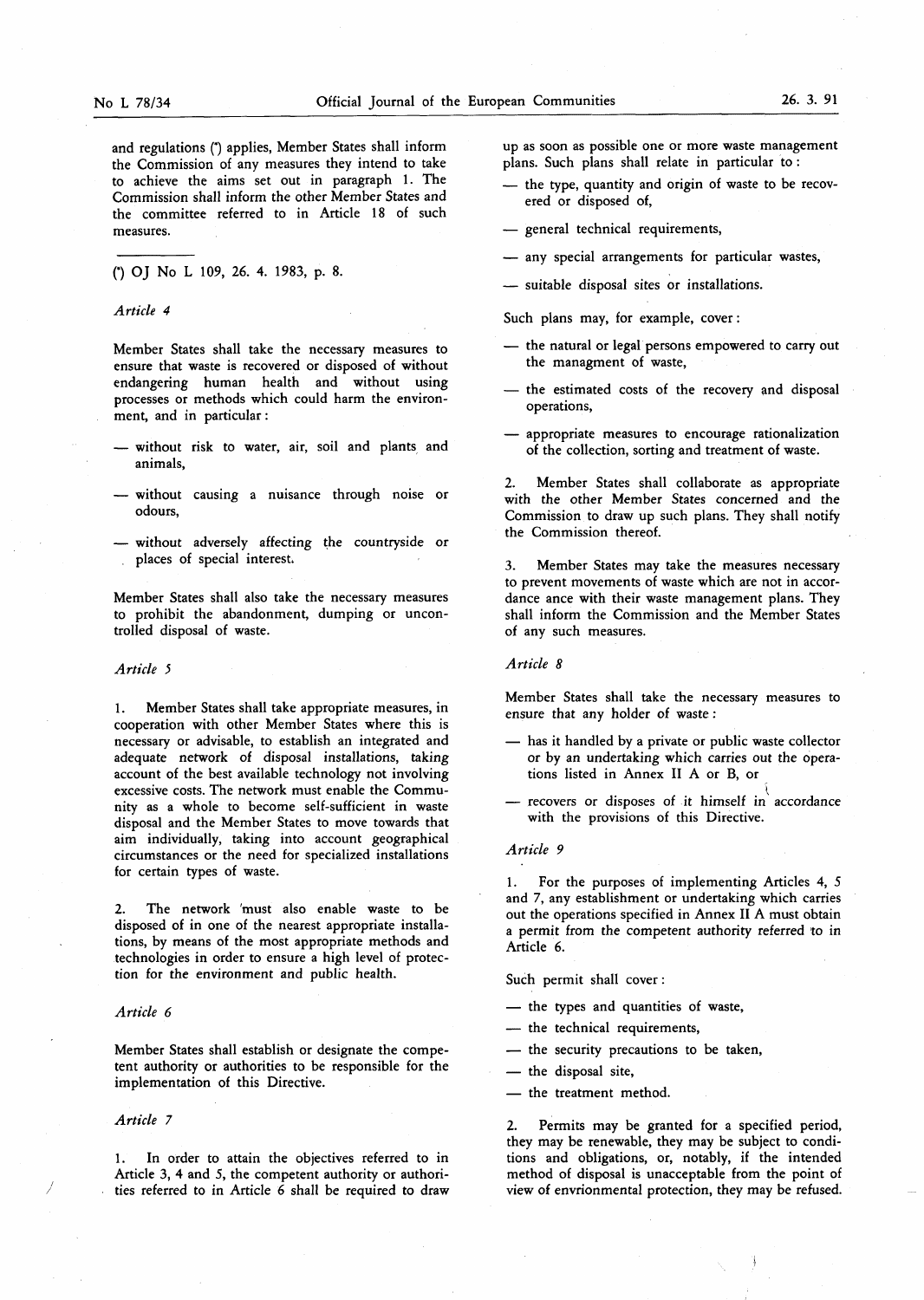#### Article 10

For the purposes of implementing Article 4, any establishment or undertaking which carries out the operations referred to in Annex II B must obtain a permit.

Article 11

1. Without prejudice to Council Directive 78/319/EEC of 20 March 1978 on toxic and dangerous waste (\*), as last amended by the Act of Accession of Spain and Portugal, the following may be exempted from the permit requirement imposed in Article 9 or Article 10 :

(a) establishments or undertakings carrying out their own waste disposal at the place of production ;

and

(b) establishments or undertakings that carry out waste recovery.

This exemption may apply only :

— if the competent authorities have adopted general rules for each type of activity laying down the types and quantities of waste and the conditions under which the activity in question may be exempted from the permit requirements,

and

— if the types or quantities of waste and methods of disposal or recovery are such that the conditions imposed in Article 4 are complied with.

The establishments or undertakings referred to in paragraph <sup>1</sup> shall be registered with the competent authorities.

Member States shall inform the Commission of the general rules adopted pursuant to paragraph 1.

0 OJ No <sup>L</sup> 84, <sup>31</sup> . <sup>3</sup> . 1978, p. 43.

Article 12

Establishments or undertakings which collect or transport waste on a professional basis or which arrange for the disposal or recovery of waste on behalf of others (dealers or brokers), where not subject to authorization, shall be registered with the competent authorities.

## Article 13

Establishments or undertakings which carry out the operations referred to in Articles 9 to 12 shall be subject to appropriate periodic inspections by the competent authorities.

### Article 14

All establishments or undertakings referred to in Articles 9 and 10 shall :

- keep a record of the quantity, nature, origin, and, where relevant, the destination, frequency of collection, mode of transport and treatment method in respect of the waste referred to in Annex I and the operations referred to in Annex II A or B,
- make this information available, on request, to the competent authorities referred to in Article 6.

Member States may also require producers to comply with the provisions of this Article.

Article 15

In accordance with the "polluter pays" principle, the cost of disposing of waste must be borne by :

— the holder who has waste handled by a waste collector or by an undertaking as referred to in Article 9,

and/or

— the previous holders or the producer of the product from which the waste came.

## Article 16

Every three years, and for the first time on 1 April 1995, Member States shall send the Commission a report on the measures taken to implement this Directive. This report shall be based on a questionnaire, drawn up in accordance with the procedure referred to in Article 18, which the Commission shall send to the Member States six months before the above date.

2. On the basis of the reports referred to in paragraph 1, the Commission shall publish a consolidated report every three years, and for the first time on <sup>1</sup> April 1996.

# Article 17

The amendments necessary for adapting the Annexes to this Directive to scientific and technical progress shall be adopted in accordance with the procedure laid down in Article 18.

#### Article 18

The Commission shall be assisted by a committee composed of the representatives of the Member States and chaired by the representative of the Commission.

The representative of the Commission shall submit to the committee a draft of the measures to be taken. The committee shall deliver its opinion on the draft within a time limit which the chairman may lay down according to the urgency of the matter. The opinion shall be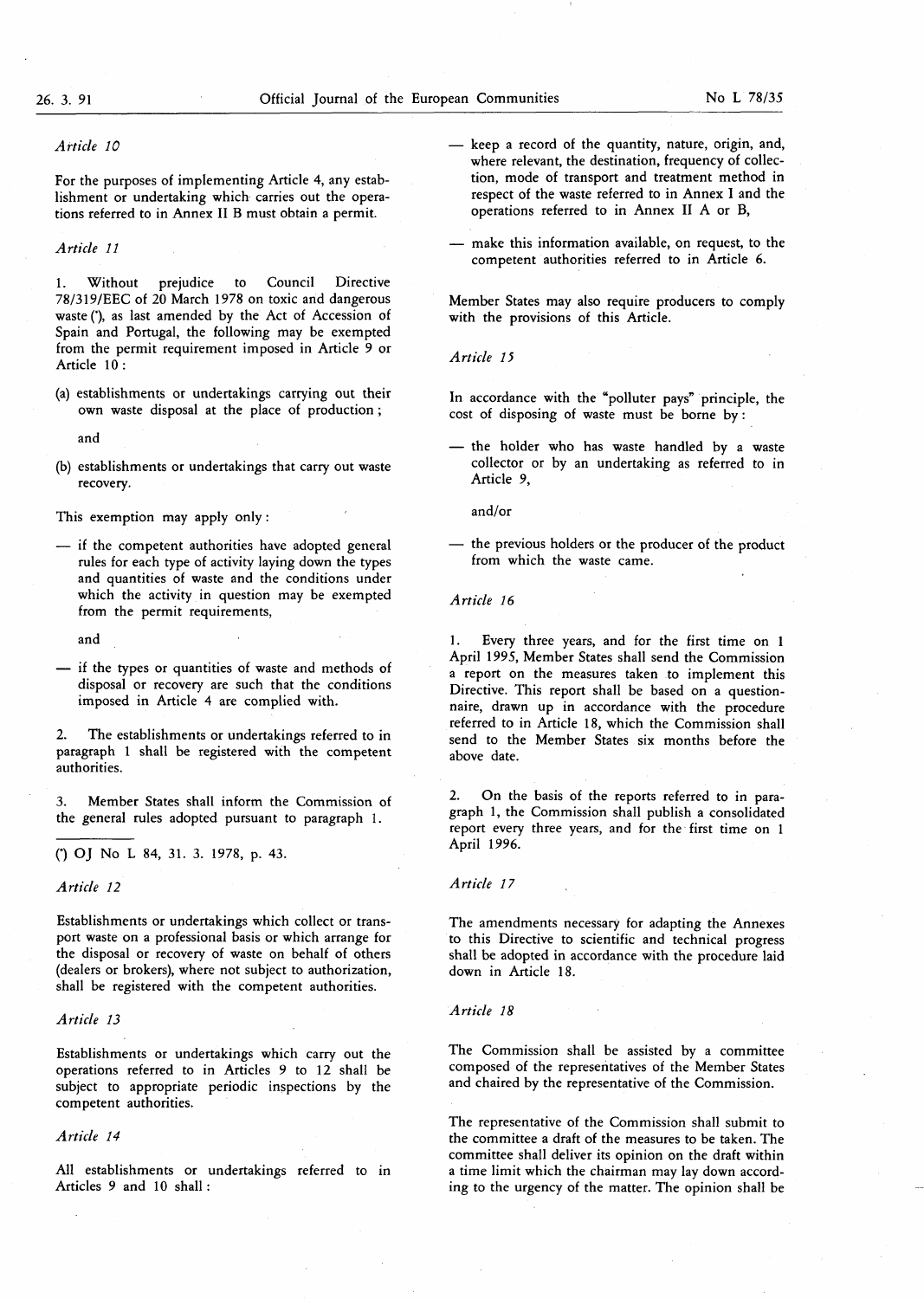delivered by the majority laid down in Article 148 (2) of the EEC Treaty in the case of decisions which the Council is required to adopt on a proposal from the Commission. The votes of the representatives of the Member States within the committee shall be weighted in the manner set out in that Article. The chairman shall not vote.

The Commission shall adopt the measures envisaged if they are in accordance with the opinion of the committee.

If the measures envisaged are not in accordance with the opinion of the committee, or if no opinion is delivered, the Commission shall, without delay, submit to the Council a proposal relating to the measures to be taken. The Council shall act by a qualified majority.

If, on the expiry of a period of three months from the date of referral to the Council, the Council has not acted, the proposed measures shall be adopted by the Commission.'

- 2. Articles 13, 14 and 15 become Articles 19, 20 and 21 .
- 3. The following Annexes are added:

### ANNEX I

## CATEGORIES OF WASTE

- Q1 Production of consumption residues not otherwise specified below
- Q2 Off-specification products
- Q3 Products whose date for appropriate use has expired
- Q4 Materials spilled, lost or having undergone other mishap, including any materials, equipment, etc., contaminated as a result of the mishap
- Q5 Materials contaminated or soiled as a result of planned actions (e.g. residues from cleaning operations, packing materials, containers, etc.)
- Q6 Unusable parts (e.g. reject batteries, exhausted catalysts, etc.)
- Q7 Substances which no longer perform satisfactorily (e.g. contaminated acids, contaminated solvents, exhausted tempering salts, etc.)
- Q8 Residues of industrial processes (e.g. slags, still bottoms, etc.)
- Q9 Residues from pollution abatement processes (e.g. scrubber sludges, baghouse dusts, spent filters, etc.)
- Q10 Machining/finishing residues (e.g. lathe turnings, mill scales, etc.)
- Q11 Residues from raw materials extraction and processing (e.g. mining residues, oil field slops, etc.)
- Q12 Adulterated materials (e.g. oils contaminated with PCBs, etc.)
- Q13 Any materials, substances or products whose use has been banned by law
- Q14 Products for which the holder has no further use (e.g. agricultural, household, office, commercial and shop discards, etc.)
- Q15 Contaminated materials, substances or products resulting from remedial action with respect to land
- Q16 Any materials, substances or products which are not contained in the above categories.

## ANNEX IIA

#### DISPOSAL OPERATIONS

- NB : This Annex is intended to list disposal operations such as they occur in practice. In accordance with Article 4, waste must be disposed of without endangering human health and without the use of processes or methods likely to harm the environment.
- D1 Tipping above or underground (e.g. landfill, etc.)
- D2 Land treatment (e.g. biodegradation of liquid or sludge discards in soils, etc.)
- D3 Deep injection (e.g. injection of pumpable discards into wells, salt domes or naturally occuring repositories, etc.)
- D4 Surface impoundment (e.g. placement of liquid or sludge discards into pits, ponds or lagoons, etc.)
- D5 Specially engineered landfill (e.g. placement into lined discrete cells which are capped and isolated from one another and the environment, etc.)
- D6 Release of solid waste into a water body except seas/oceans
- D7 Release into seas/oceans including seabed insertion
- D8 Biological treatment not specified elsewhere in this Annex which results in final compounds or mixtures which are disposed of by means of any of the operations in this Annex